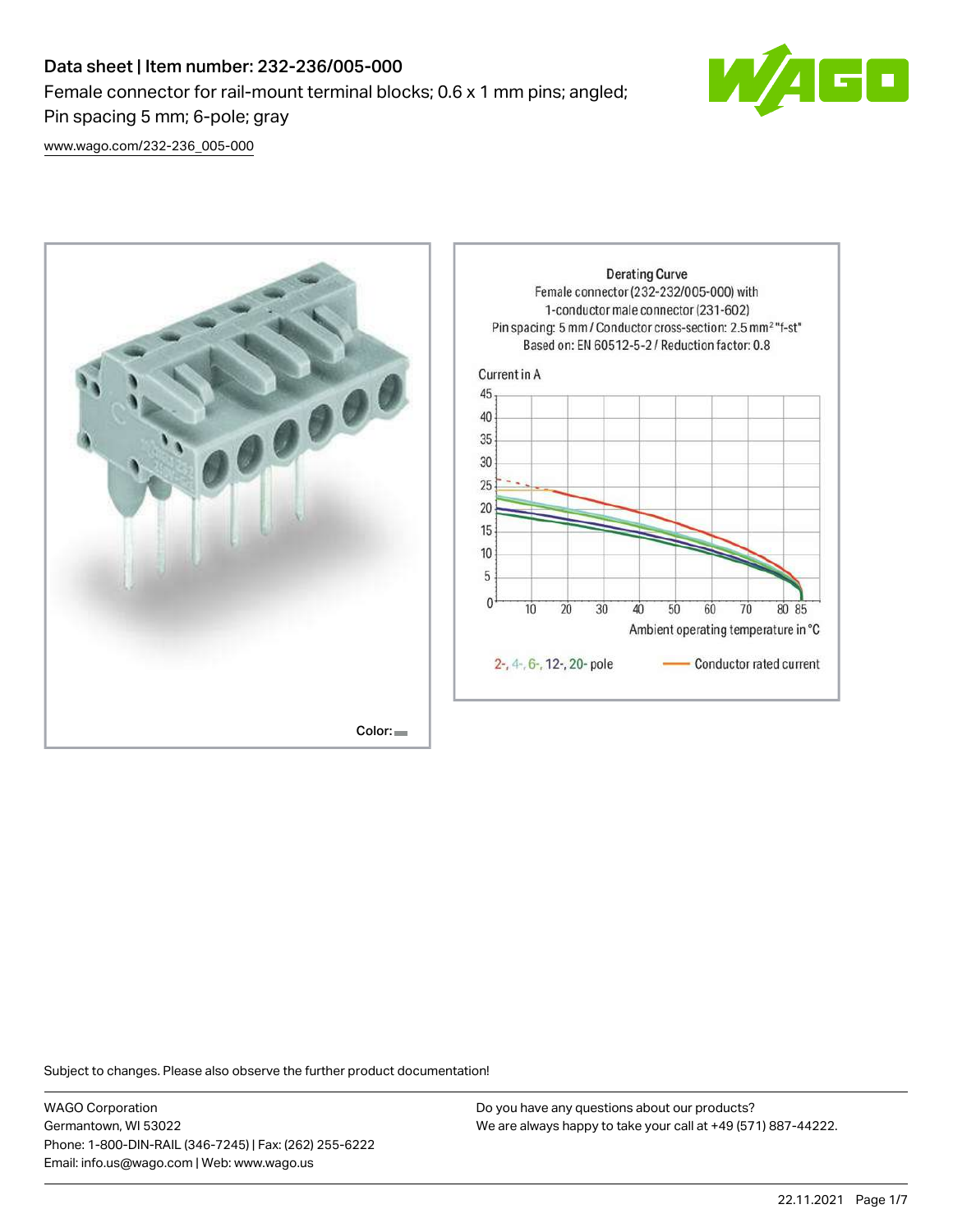

Dimensions in mm

 $L =$  (pole no. x pin spacing) + 1.5 mm

2- to 3-pole female connectors – one latch only

#### Item description

- $\blacksquare$  Pluggable connectors for rail-mount terminal blocks equipped with CAGE CLAMP $^\circ$  connection
- Female connectors with long contact pins connect to the termination ports of 280 Series Rail-Mount Terminal Blocks
- $\blacksquare$ Female connectors are touch-proof when unmated, providing a pluggable, live output
- $\blacksquare$ With coding fingers

Subject to changes. Please also observe the further product documentation! Data

WAGO Corporation Germantown, WI 53022 Phone: 1-800-DIN-RAIL (346-7245) | Fax: (262) 255-6222 Email: info.us@wago.com | Web: www.wago.us

Do you have any questions about our products? We are always happy to take your call at +49 (571) 887-44222.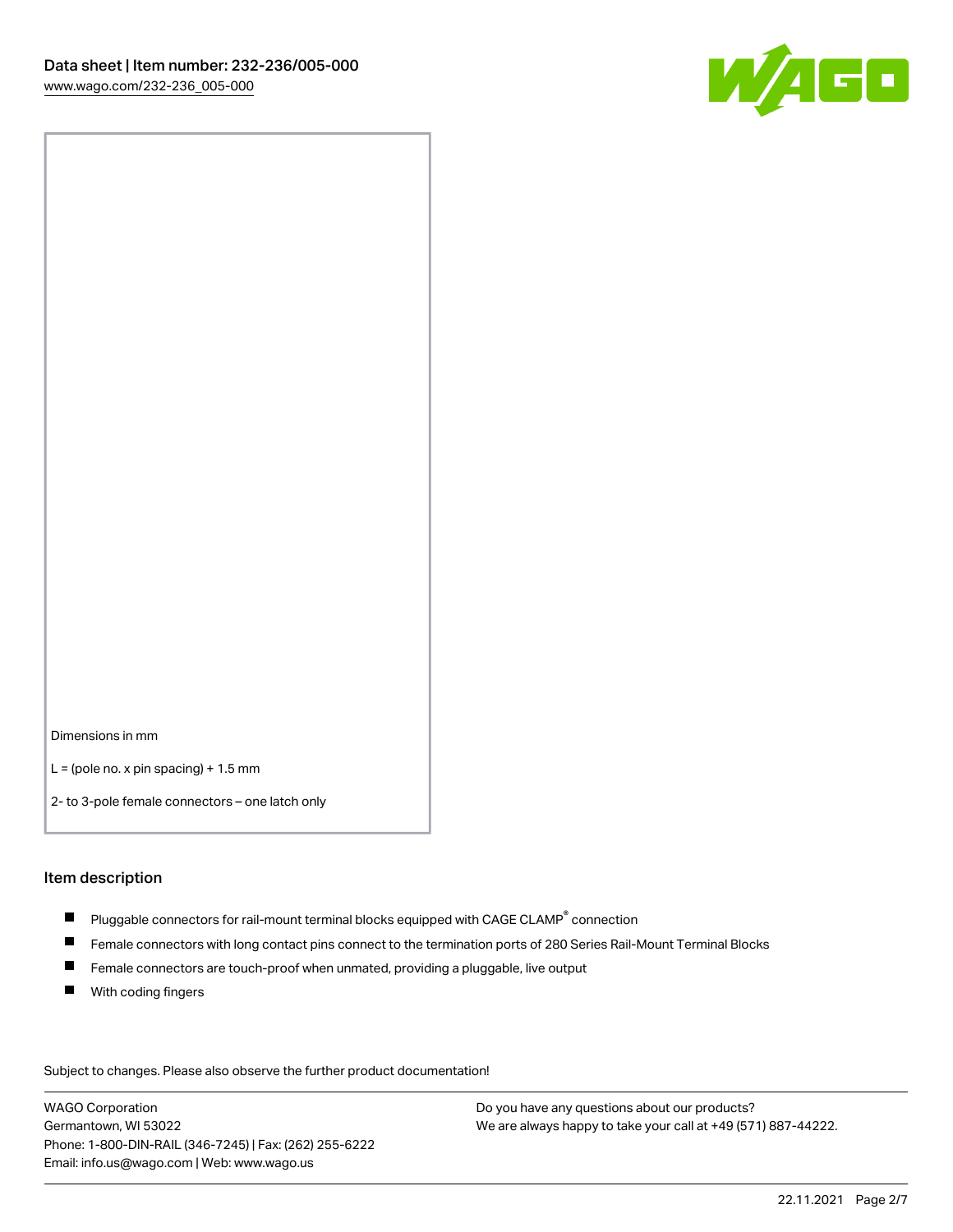

# Data Notes

| Safety information 1 | The MCS-MULTI CONNECTION SYSTEM includes connectors<br>without breaking capacity in accordance with DIN EN 61984. When<br>used as intended, these connectors must not be connected<br>/disconnected when live or under load. The circuit design should<br>ensure header pins, which can be touched, are not live when<br>unmated. |
|----------------------|-----------------------------------------------------------------------------------------------------------------------------------------------------------------------------------------------------------------------------------------------------------------------------------------------------------------------------------|
| Variants:            | Other pole numbers<br>Other versions (or variants) can be requested from WAGO Sales or<br>configured at https://configurator.wago.com/                                                                                                                                                                                            |

### Electrical data

# IEC Approvals

| Ratings per                 | IEC/EN 60664-1                                                        |
|-----------------------------|-----------------------------------------------------------------------|
| Rated voltage (III / 3)     | 320 V                                                                 |
| Rated surge voltage (III/3) | 4 <sub>k</sub> V                                                      |
| Rated voltage (III/2)       | 320 V                                                                 |
| Rated surge voltage (III/2) | 4 <sub>k</sub> V                                                      |
| Nominal voltage (II/2)      | 630 V                                                                 |
| Rated surge voltage (II/2)  | 4 <sub>k</sub> V                                                      |
| Rated current               | 12A                                                                   |
| Legend (ratings)            | $(III / 2)$ $\triangle$ Overvoltage category III / Pollution degree 2 |

### UL Approvals

| Approvals per                  | UL 1059 |
|--------------------------------|---------|
| Rated voltage UL (Use Group B) | 300 V   |
| Rated current UL (Use Group B) | 15 A    |
| Rated voltage UL (Use Group D) | 300 V   |
| Rated current UL (Use Group D) | 10 A    |

# Ratings per UL

| Rated voltage UL 1977 | 300 V |
|-----------------------|-------|
| Rated current UL 1977 |       |

### CSA Approvals

Approvals per CSA

| <b>WAGO Corporation</b>                                | Do you have any questions about our products?                 |
|--------------------------------------------------------|---------------------------------------------------------------|
| Germantown, WI 53022                                   | We are always happy to take your call at +49 (571) 887-44222. |
| Phone: 1-800-DIN-RAIL (346-7245)   Fax: (262) 255-6222 |                                                               |
| Email: info.us@wago.com   Web: www.wago.us             |                                                               |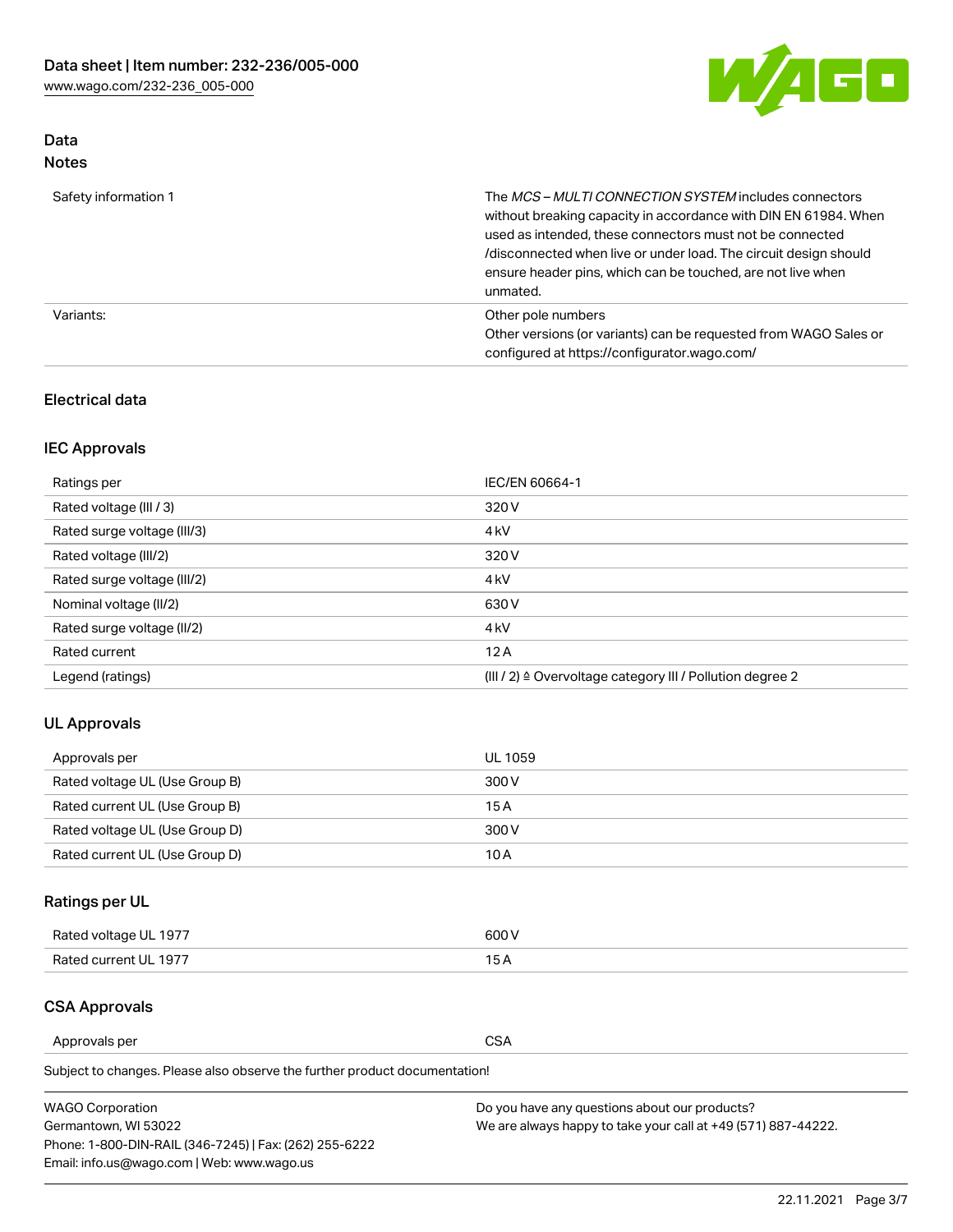[www.wago.com/232-236\\_005-000](http://www.wago.com/232-236_005-000)



| Rated voltage CSA (Use Group B) | 300 V |
|---------------------------------|-------|
| Rated current CSA (Use Group B) | 15 A  |
| Rated voltage CSA (Use Group D) | 300 V |
| Rated current CSA (Use Group D) | 10 A  |

### Connection data

### Connection 1

| Number of poles |  |  |
|-----------------|--|--|
|-----------------|--|--|

# Physical data

| Pin spacing             | 5 mm / 0.197 inch     |
|-------------------------|-----------------------|
| Width                   | 31.5 mm / 1.24 inch   |
| Height                  | 26.1 mm / 1.028 inch  |
| Height from the surface | 11.6 mm / 0.457 inch  |
| Depth                   | 18.25 mm / 0.719 inch |

# Plug-in connection

| Contact type (pluggable connector)                | Female connector/socket                   |
|---------------------------------------------------|-------------------------------------------|
| Connector (connection type)                       | for front-entry rail-mount terminal block |
| Mismating protection                              | No                                        |
| Locking of plug-in connection                     | Without                                   |
| Mating direction to the rail-mount terminal block |                                           |

### Material data

| Color                       | gray             |
|-----------------------------|------------------|
| Material group              |                  |
| Insulation material         | Polyamide (PA66) |
| Flammability class per UL94 | V <sub>0</sub>   |
| Contact material            | Copper alloy     |
| Contact plating             | tin-plated       |
| Fire load                   | $0.113$ MJ       |
| Weight                      | 6.4g             |

| <b>WAGO Corporation</b>                                | Do you have any questions about our products?                 |
|--------------------------------------------------------|---------------------------------------------------------------|
| Germantown, WI 53022                                   | We are always happy to take your call at +49 (571) 887-44222. |
| Phone: 1-800-DIN-RAIL (346-7245)   Fax: (262) 255-6222 |                                                               |
| Email: info.us@wago.com   Web: www.wago.us             |                                                               |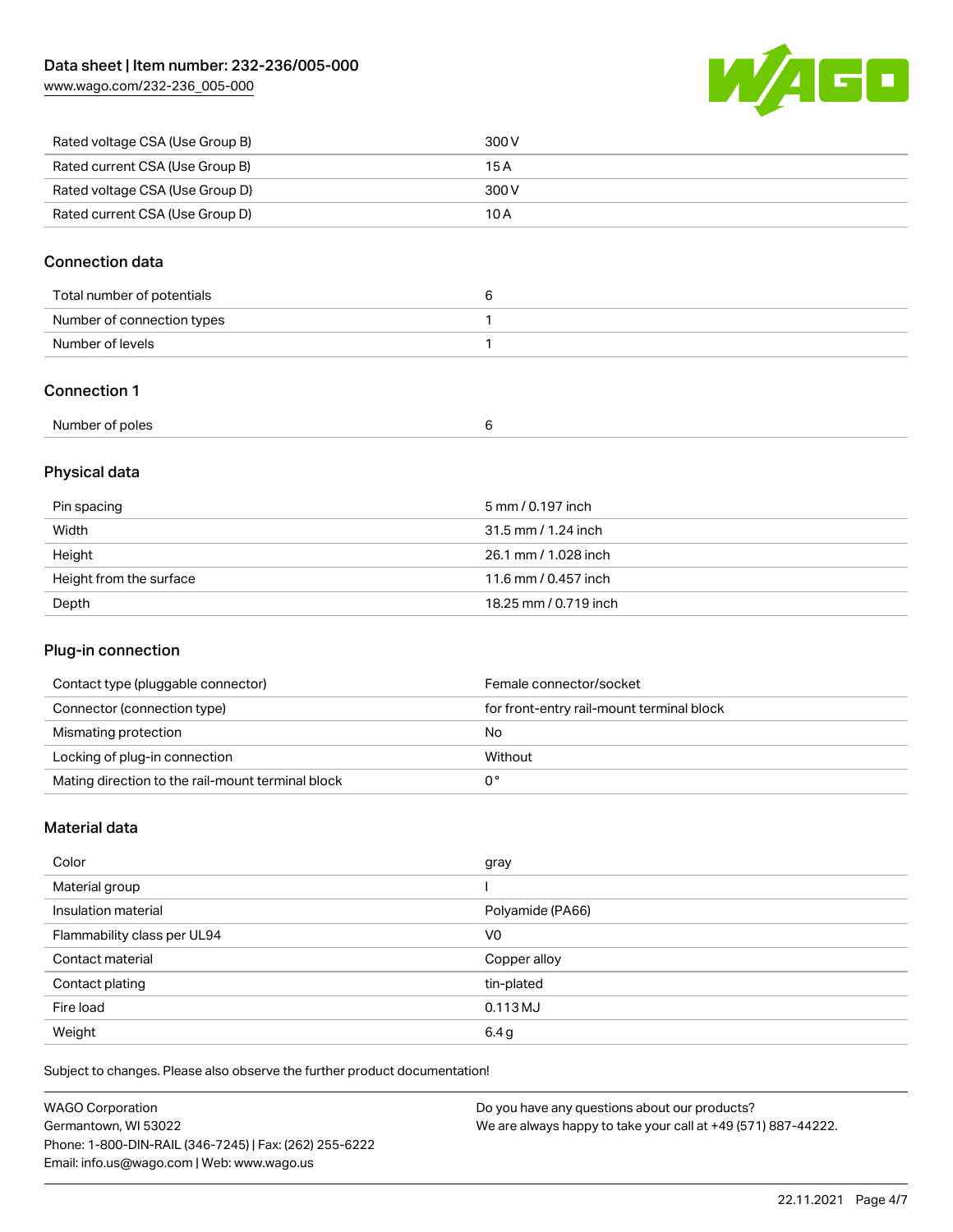

### Environmental requirements

| Limit temperature range | -60  +85 °Ր |  |
|-------------------------|-------------|--|
|-------------------------|-------------|--|

#### Commercial data

| Product Group         | 3 (Multi Conn. System) |
|-----------------------|------------------------|
| PU (SPU)              | 50 Stück               |
| Packaging type        | box                    |
| Country of origin     | DE                     |
| <b>GTIN</b>           | 4044918569989          |
| Customs tariff number | 8536694040             |

### Approvals / Certificates

#### Country specific Approvals

| Logo | Approval                                            | <b>Additional Approval Text</b> | Certificate<br>name |
|------|-----------------------------------------------------|---------------------------------|---------------------|
|      | <b>CB</b><br><b>DEKRA Certification B.V.</b>        | IEC 61984                       | NL-39756            |
|      | <b>CSA</b><br><b>DEKRA Certification B.V.</b>       | C <sub>22.2</sub>               | 1466354             |
| EMA  | <b>KEMA/KEUR</b><br><b>DEKRA Certification B.V.</b> | EN 61984                        | 2190761.01          |

#### Ship Approvals

| Logo          | Approval            | <b>Additional Approval Text</b> | Certificate<br>name |
|---------------|---------------------|---------------------------------|---------------------|
| $\bigcirc$    | BV                  | IEC 60998                       | 11915/D0            |
| <b>BUREAU</b> | Bureau Veritas S.A. |                                 | BV                  |

#### UL-Approvals

|      |                                |                                 | Certificate |
|------|--------------------------------|---------------------------------|-------------|
| Logo | Approval                       | <b>Additional Approval Text</b> | name        |
|      | UL                             | <b>UL 1059</b>                  | E45172      |
| L    | Underwriters Laboratories Inc. |                                 |             |

| <b>WAGO Corporation</b>                                | Do you have any questions about our products?                 |
|--------------------------------------------------------|---------------------------------------------------------------|
| Germantown, WI 53022                                   | We are always happy to take your call at +49 (571) 887-44222. |
| Phone: 1-800-DIN-RAIL (346-7245)   Fax: (262) 255-6222 |                                                               |
| Email: info.us@wago.com   Web: www.wago.us             |                                                               |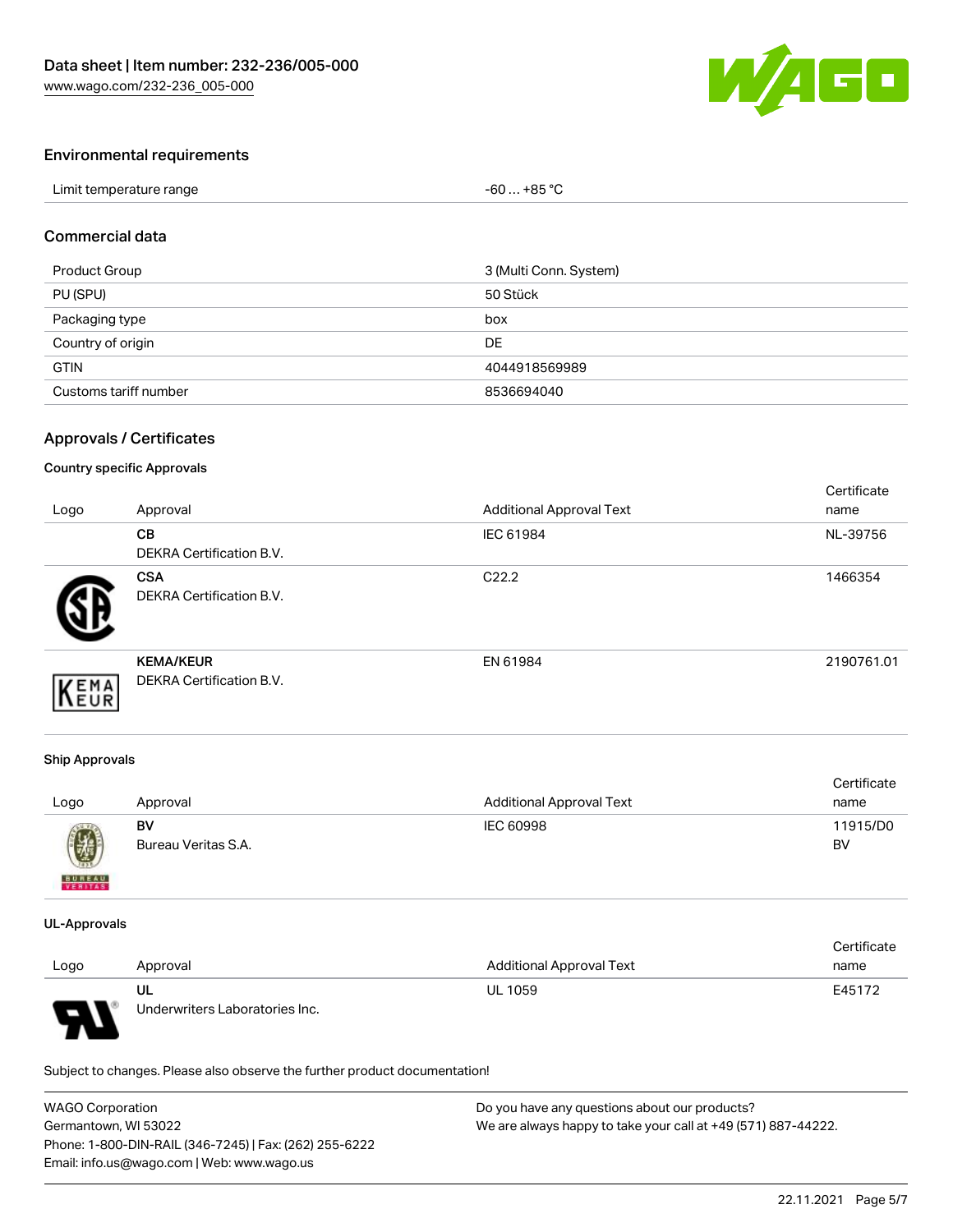

# Counterpart

|                                                   | Item no.231-606<br>Male connector; 6-pole; Pin spacing 5 mm; gray                                                          |            | www.wago.com/231-606 |                      |
|---------------------------------------------------|----------------------------------------------------------------------------------------------------------------------------|------------|----------------------|----------------------|
|                                                   |                                                                                                                            |            |                      |                      |
| <b>Optional accessories</b>                       |                                                                                                                            |            |                      |                      |
| <b>Testing accessories</b><br>Testing accessories |                                                                                                                            |            |                      |                      |
|                                                   | Item no.: 231-661<br>Test plugs for female connectors; for 5 mm and 5.08 mm pin spacing; 2,50 mm <sup>2</sup> ; light gray |            |                      | www.wago.com/231-661 |
| <b>Downloads</b><br>Documentation                 |                                                                                                                            |            |                      |                      |
| <b>Additional Information</b>                     |                                                                                                                            |            |                      |                      |
| <b>Technical explanations</b>                     |                                                                                                                            | 2019 Apr 3 | pdf<br>2.0 MB        | Download             |
| <b>CAD files</b>                                  |                                                                                                                            |            |                      |                      |
| CAE data                                          |                                                                                                                            |            |                      |                      |
|                                                   | EPLAN Data Portal 232-236/005-000                                                                                          |            | <b>URL</b>           | Download             |
|                                                   | EPLAN Data Portal 232-236/005-000                                                                                          |            | <b>URL</b>           | Download             |
|                                                   | <b>Environmental Product Compliance</b>                                                                                    |            |                      |                      |
| Compliance Search                                 |                                                                                                                            |            |                      |                      |
|                                                   | Environmental Product Compliance 232-236/005-000                                                                           |            | <b>URL</b>           | Download             |
| 5 mm; 6-pole; gray                                | Female connector for rail-mount terminal blocks; 0.6 x 1 mm pins; angled; Pin spacing                                      |            |                      |                      |
|                                                   |                                                                                                                            |            |                      |                      |

### Installation Notes

| <b>WAGO Corporation</b>                                | Do you have any questions about our products?                 |
|--------------------------------------------------------|---------------------------------------------------------------|
| Germantown, WI 53022                                   | We are always happy to take your call at +49 (571) 887-44222. |
| Phone: 1-800-DIN-RAIL (346-7245)   Fax: (262) 255-6222 |                                                               |
| Email: info.us@wago.com   Web: www.wago.us             |                                                               |